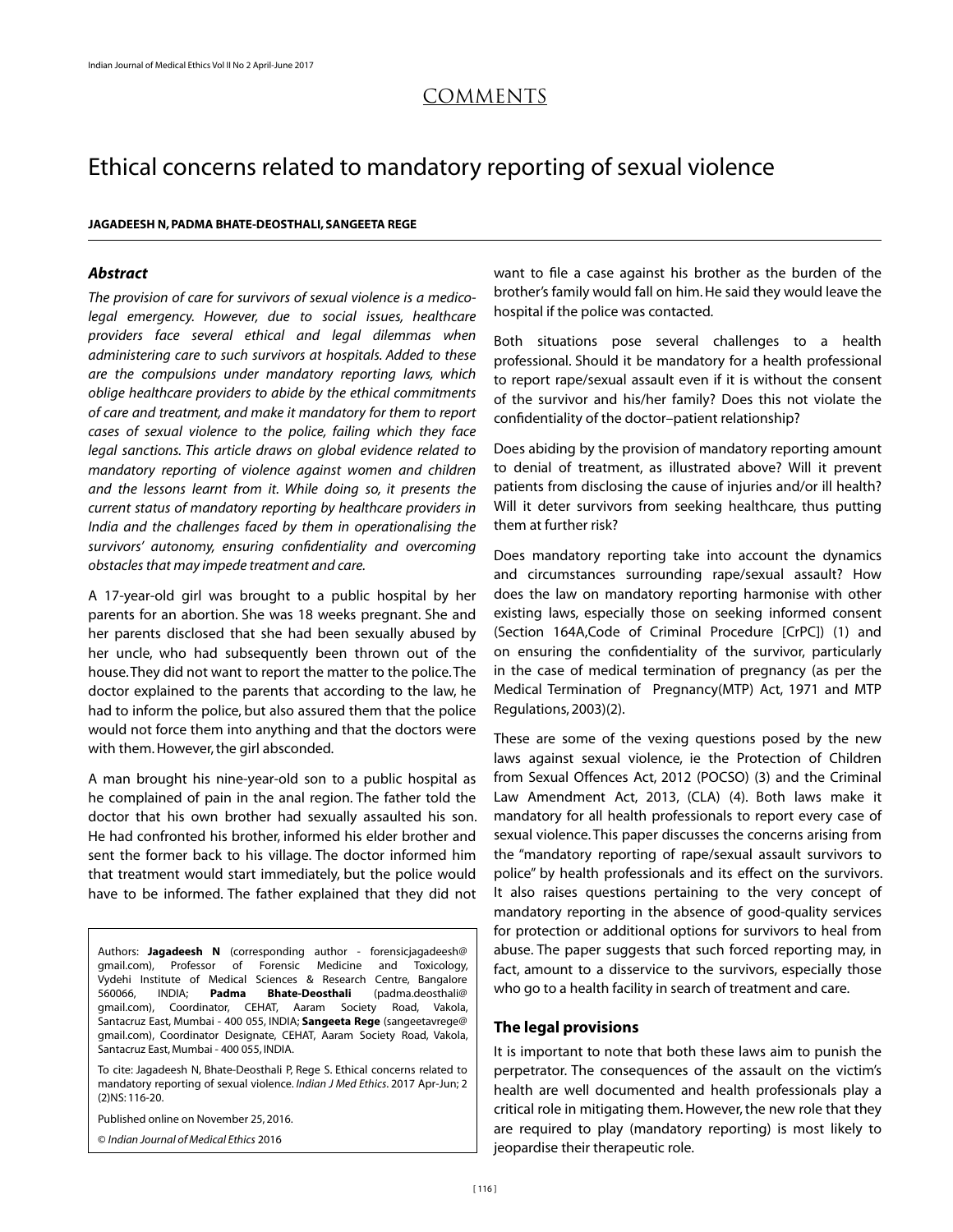Section 357C, CrPC after the CLA, 2013(4) states that all hospitals, private or public, run by the central or state governments must provide first aid or medical treatment, free of cost, to the victims of any offence covered under sections 326A, 376, 376A, 376B, 376C, 376D or 376E of the Indian Penal Code (IPC), and shall immediately inform the police of the incident.

Section 166B, IPC (4), states that any person in charge of a hospital, whether public or private and whether run by the central government, state government, local bodies or any other person, who contravenes the provisions of section 357C of the CrPC, 1973 shall be punished with imprisonment for a term which may extend to one year, or with a fine or with both.

Section 19 of the POCSO (3) states that any person (including a child) who fears that an offence under this Act is likely to be committed, or has knowledge that such an offence has been committed, shall inform the special juvenile police unit or the local police. Section 21 of the POCSO states that a person who fails to report the commission of an offence under subsection (1) of section 19 shall be punished with imprisonment of either description that may extend to six months, or with a fine or with both.

#### **Global evidence on mandatory reporting**

There has been considerable debate on the issue of "mandatory reporting" to law enforcement agencies in instances of rape/sexual assault and of non-reporting of domestic violence (including sexual violence by intimate partners). Several concerns have been raised by studies conducted in different parts of the world. There is research evidence that women are likely to not access healthcare if the requirement for mandatory reporting is enforced. Studies from the United States have shown that non-white women are less likely than others to support mandatory reporting. This could have to do with their experience of coming up against an unresponsive system and also, negative experiences of formal systems, such as the criminal justice system, which are racially biased against non-white people. Similar biases can be observed in the context of women belonging to the minority communities in India, with those subjected to violence being afraid of mandatory reporting. In India, there is a dearth of services for the survivors of violence and in the absence of these the application of mandatory reporting should not violate the victims' right to autonomy and agency.

In 1994, the USA passed the Violence against Women Act (VAWA), which encouraged several states to adopt the policy of mandatory reporting to law enforcement, with the hope that this would help to curb violence against women. However, as the literature shows, strong criticism has been levelled against such reporting. A report published by a centre providing services to survivors of date rape states that teenagers are reluctant to report date rapes because of fears related to "mandatory reporting" laws. They fear unwanted disclosure of their personal information, and this has discouraged young women from seeking prenatal, reproductive and sexual

healthcare. The report also warns that health professionals themselves are becoming increasingly reluctant to provide services to such teenagers as they are constantly in a conflict about reporting cases, on the one hand, and fulfilling their role as carers, on the other (5). In a survey in California, which has provisions for mandatory reporting, at least one in two physicians reported that they did not comply with mandatory reporting if the patient objected (6).

Following a review of the VAWA, several changes were introduced. Amendments in different states pushed for an expansion of mandatory reporting and suggested that it go beyond merely intimating the law enforcement agencies. An example is that of the state of Kentucky, which expanded the requirement of mandatory reporting to Adult Protective Services (besides the law enforcement department). This enabled survivors to access services required for dealing with the aftermath of violence. Protective services help women and children to deal with the effects of any form of violence and recover from its effects by working out safety plans, which include emergency and long-term shelter services, housing, nutrition and healthcare services, counselling and therapy. In fact, in Kentucky, it is a social worker who contacts the survivor and not the police, enabling the survivor to receive support and care and make an informed decision. The survivor is offered social or/and legal services, as determined by her/ him, and the course of action is determined on the basis of a dialogue with her/him. The Kansas state domestic violence and sexual assault support programme has laid down a model policy regarding mandatory reporting. The policy states that the decision to report to law enforcement agencies or to social and rehabilitation services lies with the survivor. It also states that specific personnel directed by the VAWA to mandatorily report cannot dismiss their responsibility by merely intimating the police machinery, and that their responsibility is also to provide psychosocial interventions and put survivors in touch with appropriate support agencies (7).

A review carried out by the National Coalition for Child Protection Reforms in the USA clearly states that mandatory reporting has, in fact, increased the burden on protective agencies. According to the review, undertaken in 2012, fear of penalties may lead stakeholders responsible for reporting to start reporting people without adequate scrutiny, creating an unnecessary burden on services. Another study conducted to understand health professionals' perceptions of mandatory reporting demonstrates how they are compelled to act in consonance with the law even if it violates medical ethics. Health professionals acknowledge the difficulty of striking the inevitably difficult balance between patients' safety, patients' autonomy, legal requirements and potential police protection. A recently published article in *Time*  magazine (February 2013) has raised questions related to the operational aspects of the VAWA with respect to mandatory reporting. The article states that the rate of prosecution has increased as a result of the VAWA, but there is no evidence to suggest that the Act has been able to reduce the incidence of violence against women. Given the evidence on problems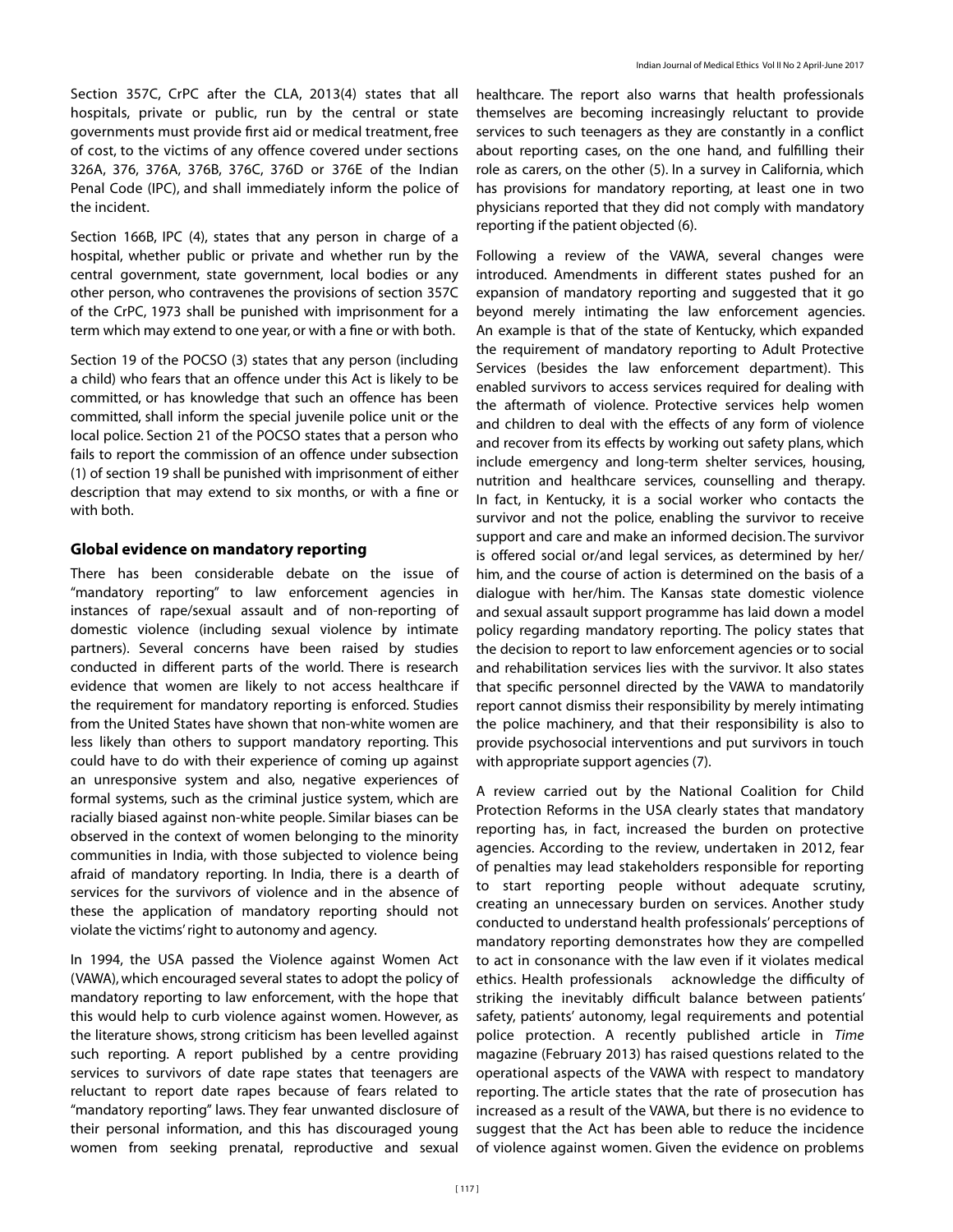related to the "mandatory reporting laws", especially VAWA, lawyers, feminists and human rights experts suggest that the funding for law enforcement agencies be redirected to prevention, job training and additional services to heal those who have already faced violence.

As a response to the growing concern about the lack of therapeutic care for survivors of sexual violence, several countries, such as Denmark, Norway and Sweden, have developed healthcare-based models to maximise the medical response to the victims. These models provide comprehensive care, including forensic medical examination, psychological counselling and follow-up, as well as complete medical care. The healthcare services recognise the fact that survivors may visit the facility to avail themselves of care and may not have decided to file a police complaint. At the Copenhagen Centre for Victims of Sexual Assault at Rigshospitalet in Denmark, the situation is explained to the survivor, who is offered the option of getting evidence collected and given three months to decide whether or not to file a police complaint. According to the centre, those reporting to the police after sexual assault are more likely to report non-genital assault, ie physical assault, and sexual assault by a stranger/non-family person. Victims identifying a friend as the perpetrator of the sexual assault are more likely to report to the hospital-based centre. This may indicate that before the availability of dedicated sexual assault centres, this "silent" group of adult victims of sexual assault (by friend/family member) may not have received services, even if they had the same needs of medical treatment. It does make a case for reporting of sexual assault at the level of health settings because these settings allow for voluntarily reporting and the provision of healthcare (8).

In South Africa, there is a contradiction between the laws on mandatory reporting of sexual assault and the Children Act, 2005 (Act no. 38 of 2005), which allows sexually active children access to condoms, contraceptives, abortion and medical care. McQuoid-Mason argues that the provision on mandatory reporting violates the constitutional principle of ensuring the "best interests of the child", and unreasonably and unjustifiably limits the constitutional rights of children to bodily and psychological integrity and privacy (9). The Teddy Bear case, as it is now referred to, is significant as the court recognised that adolescents of 12–15 years of age have a right to engage in "healthy sexual behaviour" (paragraph 107). Thus, for the first time in South Africa, a court recognised that the disparate approaches to adolescent sexuality in the Sexual Offences Act, 1957 and Children's Act, 2005 were not in the best interests of children. Strode et al argue that this is the first step towards developing a more coherent approach to adolescent sexuality, which has both public health and human rights benefits. However, doctors and researchers remain in a dilemma about whether or not to report in certain circumstances (such as when the child is under the age of 12; when a 12–15-year-old is having consensual sex with a much older partner; when a 16–17-year-old is having consensual sex with a partner more than 2 years younger; or when the child is having sex with a person over 18). They argue for further debate on reforms that

would give service providers some discretion in determining when reporting a consensual sexual offence would be in the best interests of the child (10).

# **Mandatory reporting contradicts the existing laws in India**

Making it mandatory for hospitals to report all cases of rape and sexual assault to the police under section 357C,CrPC(4) and section 21, POCSO (3), respectively, is in contradiction of various existing legal provisions. These are as follows.

#### *Informed consent*

Section 164A of the CrPC, amended in 2005(1) made it binding for medical professionals to carry out the medicolegal examination only after seeking informed consent. This meant that no part of the medico-legal examination could be conducted without the survivor's consent. The underlying principle was a recognition of the fact that survivors are autonomous individuals and can make informed decisions. The process of informed consent allows the survivor to understand the rationale and scope of the medical examination, areas of the body that would be examined, relevance of the evidence collected from the body and nature of the treatment. Such a dialogue with survivors puts them at ease about the procedural aspect of medico-legal examination. It recognises their right to undergo a partial examination. The doctor has to mention in the medico-legal case report that informed consent was obtained for all parts of the examination and treatment. Therefore, it becomes mandatory for doctors to document informed refusal for any part of the procedure. Section 357C, CrPC contradicts this, as it makes "providing treatment and informing police" compulsory in every case. So when survivors tell the doctor that they do not want the hospital to inform the police but only want treatment and/or evidence collection, the doctor will be in a dilemma regarding what to do, or may end up having to deny treatment.

#### *Voluntary reporting*

Both the POCSO (3) and CLA, 2013(4) recognise the right to treatment and voluntary reporting to hospital (this means that survivors can directly approach a hospital without a police requisition for treatment and evidence collection). This has come about after a long period of struggle. A landmark Supreme Court judgment in the case of State of Karnataka vs. Manjanna as far back as the year 2000 called rape a medico-legal emergency and made it obligatory for health facilities to provide survivors with immediate healthcare. The judgment also highlighted pathways by which survivors could go to a health facility – either voluntarily, by police requisition or through a court directive. It recognised that survivors may visit a health facility to receive treatment and, therefore, they ought to be provided services immediately, without any police requisition. When we speak of voluntary reporting, we recognise the fact that survivors may go to hospitals for treatment before they report to the police, since they may need time to decide whether they would like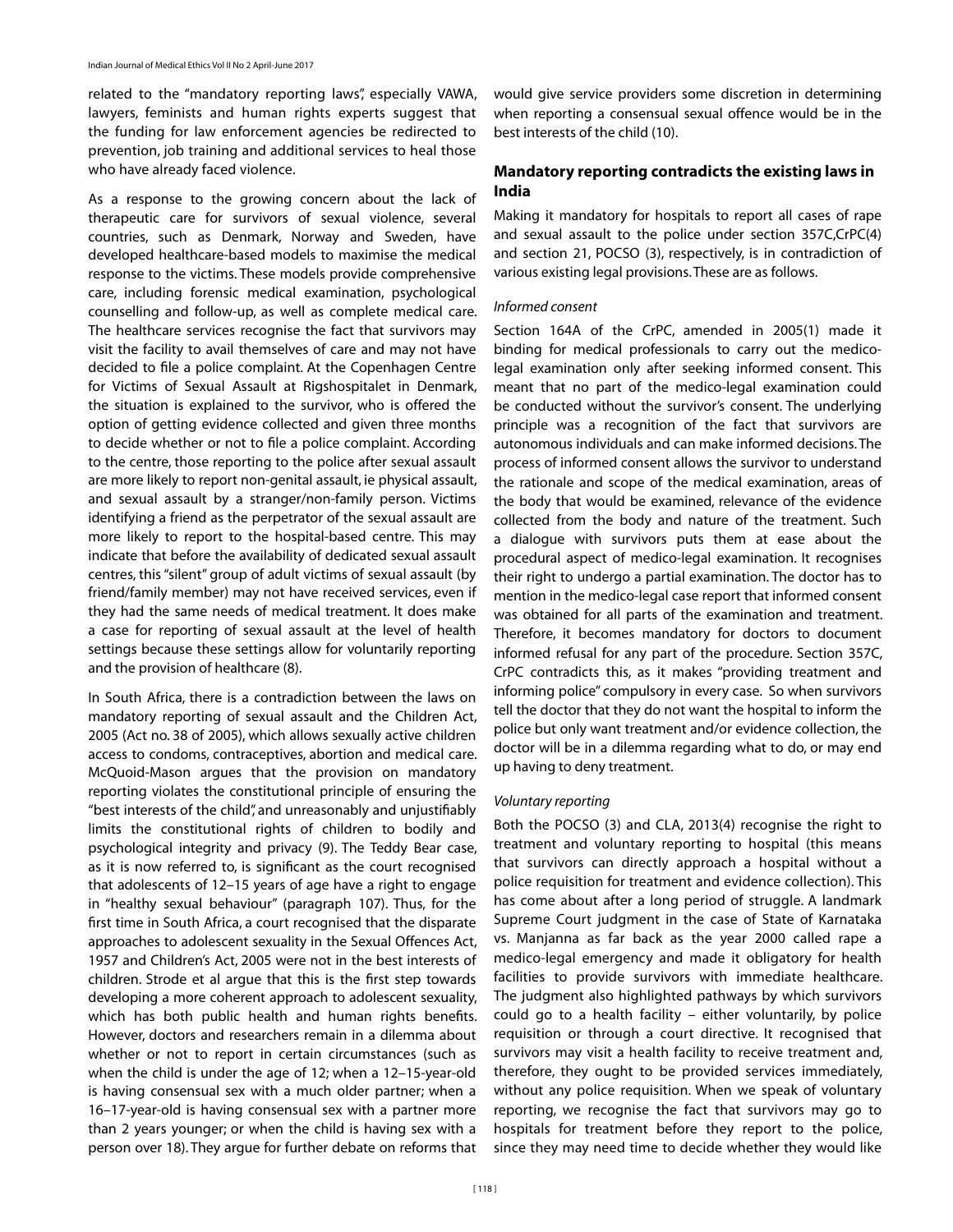to take legal action. The judgment was intended to make access to healthcare enabling for survivors of sexual violence. Mandatory reporting contradicts the concept of voluntary reporting, as the former deters survivors from seeking treatment. This is a setback.

## *Abortion law*

The MTP Act (2) makes it mandatory for doctors to keep all information on those seeking abortions confidential. It lays down that the facility must keep all records in sealed envelopes. On the other hand, the POCSO Act, 2012,makes it mandatory to report all sexual activity(whether consensual or not)in the case of those under 18 years of age to the police. Thus, all sexual activity under the age of 18 years is regarded as statutory rape and must be reported to the police. According to this law, if a girl wants to undergo MTP on humanitarian grounds but does not want to file a police complaint (when pregnancy is an outcome of sexual assault/rape),the doctor must inform the police that the cause for pregnancy was rape. This is in contravention of the MTP law, as it violates the principle of confidentiality.

#### *Right to privacy*

Article 21 of the Constitution (11) recognises the right to privacy and, therefore, nothing can be done against the will of a person. However, while Rule 5.2 of the POCSO Act states that "emergency medical care shall be rendered in such a manner as to protect the privacy of the child", Section 21 of the Act contradicts this by making reporting mandatory.

#### **Mandatory reporting –conflict with medical ethics**

#### *Violation of informed consent*

The law requiring mandatory reporting by health facilities severely compromises the principle of informed consent. Survivors who go to a health facility confide in the health professional on the basis of an implicit contract of "confidentiality of information". However, when a health professional tells the survivor that s/he has to reveal the information to the police, irrespective of the survivor's consent, the survivor feels cheated. Informed consent then becomes irrelevant since the survivor's autonomy to make a decision on whether or not the matter should be reported to the police becomes a mere formality. Mandatory reporting, therefore, raises concerns about the health professional's primary responsibility as a carer and stereotypes survivors as helpless people incapable of making decisions for themselves. Complying with the requirement of mandatory reporting may lead health professionals to feel that their job is done by simply reporting to the police, and they might make no effort to either develop support strategies to heal the survivors or refer them to psychosocial services.

#### *Threat to confidentiality*

The health provider–patient relationship is based on an assurance of confidentiality. A contract of confidentiality helps patients to have honest and open discussions with

their providers. At the same time, health professionals are able to provide comprehensive and complete treatment if the patient gives them all the information. However, mandatory reporting poses a challenge to the assurance of confidentiality. Survivors who do not wish to involve the police may not reveal that they were abused and may also not mention all the injuries/health consequences suffered by them, thus compromising on their health. In a primary research study undertaken in the state of Michigan to understand survivors' opinions on mandatory reporting by medical professionals, it was found that most participants did not support such reporting. They stressed that they should be allowed to consider all the potential consequences of reporting before their experience of violence is reported to the police. Some of the reasons cited by the participants for opposing mandatory reporting were the fear that the child would be separated from the non-abusive parent, the apprehension that their history would become public and fear of being deported (12). Victims may not report abuse due to financial and emotional dependence on the perpetrator; not wanting to go through the court system; not wanting the perpetrator to be arrested if he is a family member; and wanting time to think or make a decision on the matter.

#### *Clashing obligations*

Health professionals have a duty to provide first-line psychological support, besides medical treatment. Some of the basics of first-line psychological support are to probe and ascertain how safe the survivor is; assess whether there is any suicidal ideation; work out a safety plan, reassure the survivor; and discuss sexual violence as an abuse of power (13). However, the recent laws do not allow health professionals to engage in a constructive dialogue with survivors. Mandatory reporting will deprive survivors not wishing to take the route of the criminal justice system of the chance to communicate honestly with the health professional. Health professionals can get caught in an ethical dilemma between the provision of care versus mandatory reporting as it would be difficult to decide whether to fulfil their obligation to the survivor or be accountable to the state.

# **Positive step in setting standards for healthcare – establishing right to health**

There has been much discussion on the need for healthcare providers to adopt an ethical, legal and gender-sensitive approach (14), along with the dissemination of standard protocols and guidelines. The Union Ministry of Health and Family Welfare (15) realised that the contact between survivors seeking care and the healthcare system is critical, and provided clear directions to health systems on dealing with the aspect of "mandatory reporting". According to the ministry's guidelines, in instances in which survivors may not want to report to the police and have gone to a health facility only for treatment, health professionals have the responsibility of informing them of the benefits of reporting to the police; if they decide against reporting the matter,